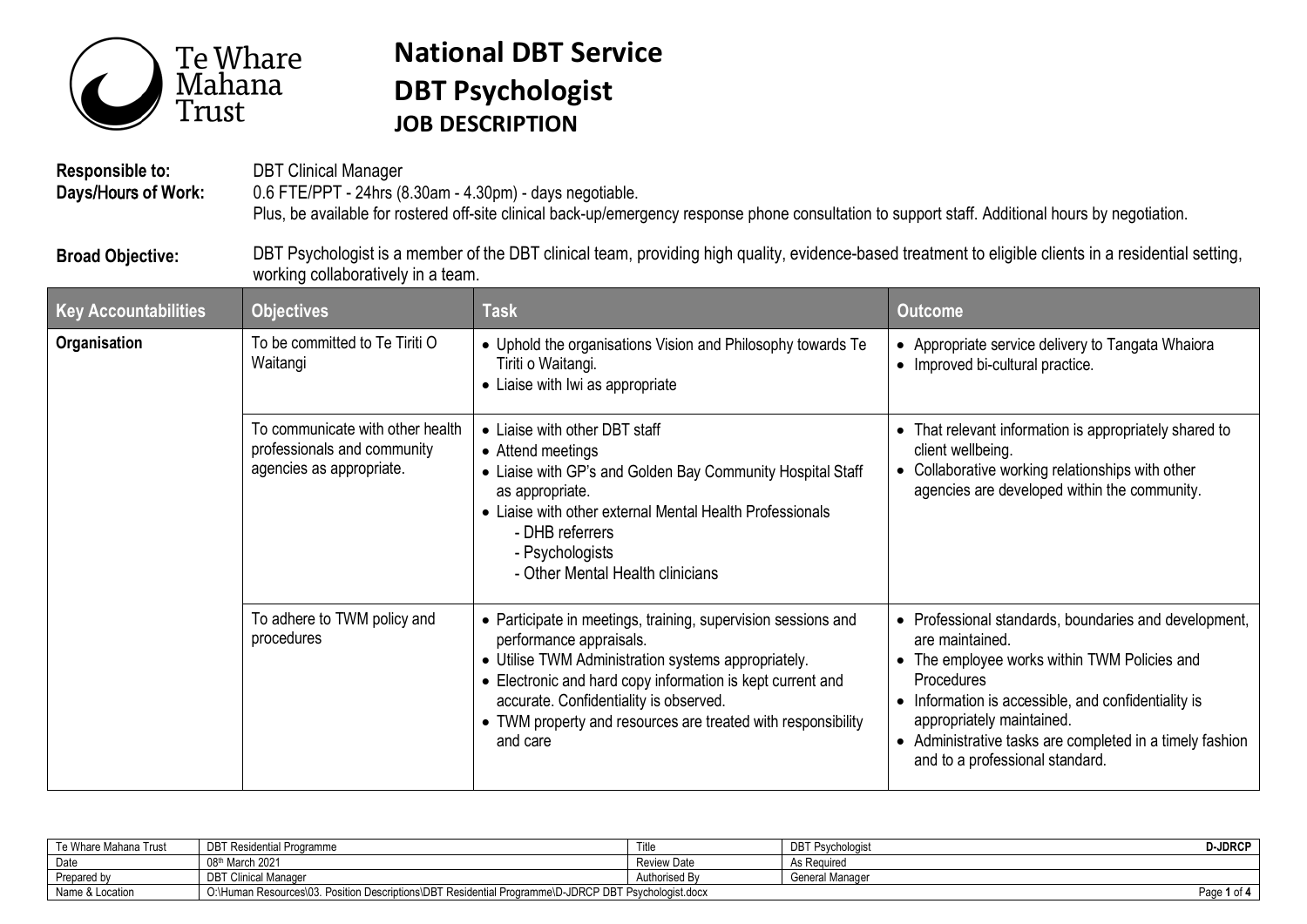| <b>Key Accountabilities</b> | <b>Objectives</b>                                                        | <b>Task</b>                                                                                                                                                                                                                                                                                                                                                                                                                                                                                                                                                                                                                                                                                                                                                                                                                                                                                                                                                                                                                                                                                                                                                                                                                                                                                                                                                                                                                                                                                        | <b>Outcome</b>                                                                                                                                                                                                                                                                                                                                                                                                                                                                                                                                                                                                                                                                                                                                                                                                                                                                                                                                             |
|-----------------------------|--------------------------------------------------------------------------|----------------------------------------------------------------------------------------------------------------------------------------------------------------------------------------------------------------------------------------------------------------------------------------------------------------------------------------------------------------------------------------------------------------------------------------------------------------------------------------------------------------------------------------------------------------------------------------------------------------------------------------------------------------------------------------------------------------------------------------------------------------------------------------------------------------------------------------------------------------------------------------------------------------------------------------------------------------------------------------------------------------------------------------------------------------------------------------------------------------------------------------------------------------------------------------------------------------------------------------------------------------------------------------------------------------------------------------------------------------------------------------------------------------------------------------------------------------------------------------------------|------------------------------------------------------------------------------------------------------------------------------------------------------------------------------------------------------------------------------------------------------------------------------------------------------------------------------------------------------------------------------------------------------------------------------------------------------------------------------------------------------------------------------------------------------------------------------------------------------------------------------------------------------------------------------------------------------------------------------------------------------------------------------------------------------------------------------------------------------------------------------------------------------------------------------------------------------------|
| <b>Health &amp; Safety</b>  | To maintain a healthy and safe<br>work environment.                      | • Report any identified hazards.<br>• Take responsibility (as far as is reasonably possible) for<br>personal and professional safety while at work.                                                                                                                                                                                                                                                                                                                                                                                                                                                                                                                                                                                                                                                                                                                                                                                                                                                                                                                                                                                                                                                                                                                                                                                                                                                                                                                                                | • Hazards are reported and managed<br>• The work environment is safe.<br>• Personal/professional safety is maintained.                                                                                                                                                                                                                                                                                                                                                                                                                                                                                                                                                                                                                                                                                                                                                                                                                                     |
| <b>Clinical/Clients</b>     | To provide effective and quality<br>DBT therapy for residential clients. | • Provide individual therapy in adherence to DBT protocols.<br>• Be available for off-site clinical back-up/emergency response<br>phone consultation to support staff on a rostered basis.<br>• Carry out risk assessments as required.<br>• Facilitate DBT skills and/or community groups and DBT skills<br>coaching.<br>• Communicate regularly with other members of the residential<br>treatment team to assure quality care and adherence to DBT<br>principles.<br>• Collaboratively develop and monitor an individualised<br>treatment plan, assessments, case management, and<br>discharge planning.<br>• Network and liaise with other organisations and mental health<br>professionals to coordinate and assist in a smooth transition<br>of care.<br>• Demonstrate cultural sensitivity and respect for the principles<br>of the Treaty of Waitangi.<br>• Maintain organisational quality assurance standards in<br>conduct and documentation.<br>• Provide information and prepare reports as required on Wild<br>Bamboo.<br>• Participate in regular supervision and training to maintain a<br>high level of competence.<br>• Participate in performance-based personnel review.<br>• Keep up with requirements to maintain a professional licence.<br>• Provide clinical support and supervision as needed.<br>• Meet reporting requirements in a timely fashion.<br>• Represent the programme, as delegated, in mental health<br>networking circles.<br>• Other duties, if assigned. | • Clients achieve increased independence and<br>experience improved quality of life.<br>• Treatment meets the needs of the individual and is<br>responsive to change.<br>• Clients are aware of and able to access a number of<br>resources.<br>• The DBT team are kept well informed, and there is<br>clear, accurate communication between and amongst<br>the team.<br>• The clients manage practical, day to day<br>arrangements/appointments.<br>• Family/ whanau is involved and included while the<br>client is in TWM Residential DBT Programme.<br>• Other clinicians (GP's, consultant psychiatrist) are<br>well informed and have relevant, current information.<br>• Reporting requirements are met<br>• Documentation standards are maintained.<br>• Professional Registration/Licence is maintained<br>• Relationships maintained through networking<br>• Other duties completed, if necessary.<br>• Supervision and training are undertaken. |

| Te Whare Mahana Trust | <b>DBT Residential Programme</b>                                                                           | Title              | <b>DBT Psychologist</b> | <b>D-JDRCP</b> |
|-----------------------|------------------------------------------------------------------------------------------------------------|--------------------|-------------------------|----------------|
| Date                  | 08th March 2021                                                                                            | <b>Review Date</b> | As Required             |                |
| Prepared by           | <b>DBT Clinical Manager</b>                                                                                | Authorised By      | General Manager         |                |
| Name & Location       | O:\Human Resources\03. Position Descriptions\DBT Residential Programme\D-JDRCP DBT Ps<br>Psychologist.docx |                    |                         | Page 2 of      |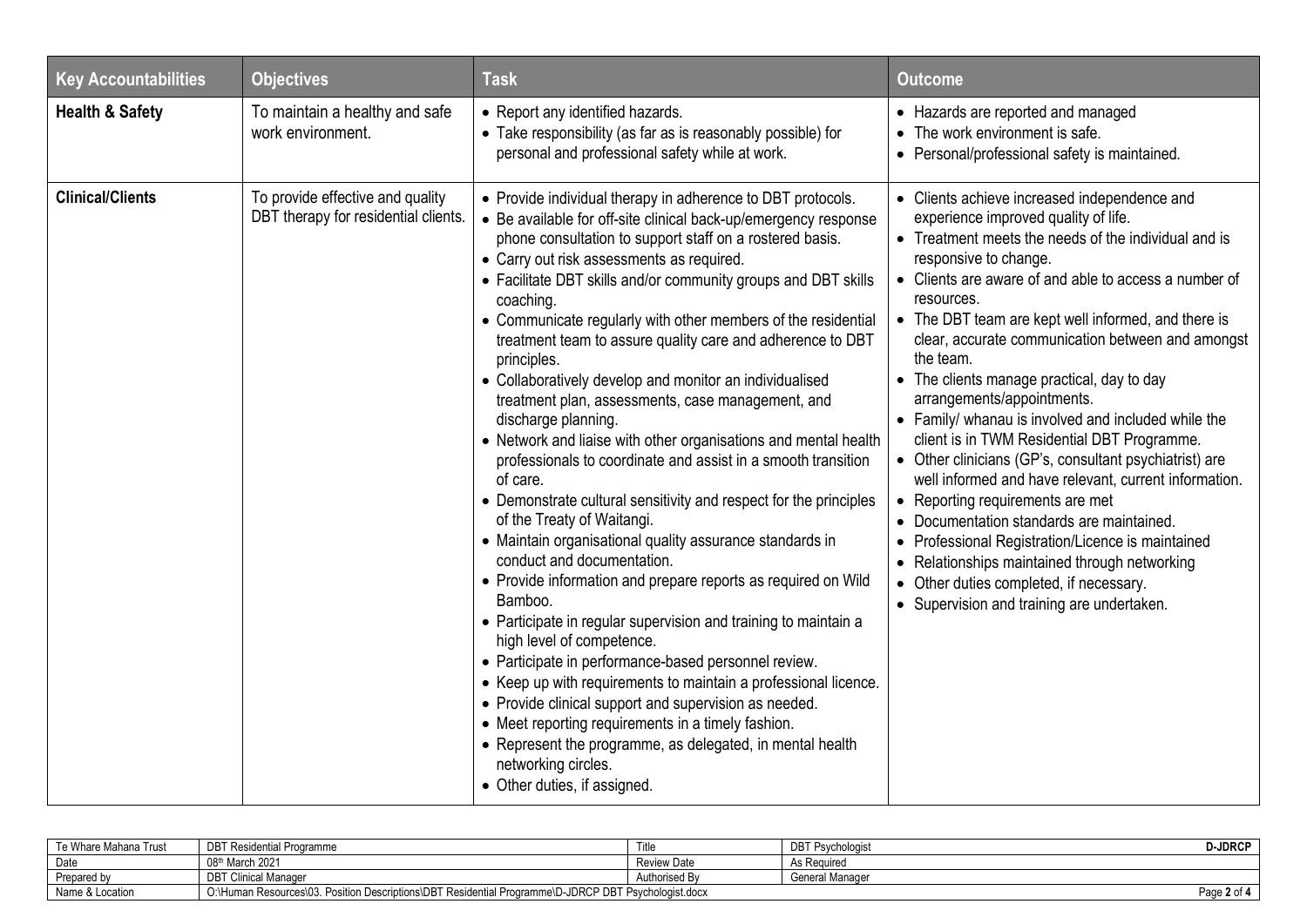| <b>Key Accountabilities</b> | <b>Objectives</b>                                                                            | <b>Task</b>                                                                                                                                                                                                                                                                                                                                                 | <b>Outcome</b>                                                                                                                                                                                                                                      |
|-----------------------------|----------------------------------------------------------------------------------------------|-------------------------------------------------------------------------------------------------------------------------------------------------------------------------------------------------------------------------------------------------------------------------------------------------------------------------------------------------------------|-----------------------------------------------------------------------------------------------------------------------------------------------------------------------------------------------------------------------------------------------------|
| <b>Programme Structure</b>  | To be an effective member of<br>the DBT clinical day staff team                              | Deliver programme elements to residents<br>Teach one skills class per week, co-facilitate<br>$\circ$<br>other groups as coordinated in team meetings<br>Skills coaching of clients<br>$\circ$<br>Cover colleagues positions when needed<br>Clinical tasks related to coordinating care with other team<br>roles (e.g. coaches, care coordinator, etc)       | • Provision of DBT skills classes to residents as it's a<br>key programme element.<br>Ensure clinical services provided in effective and<br>professional manner.<br>• Relationships with referrers, clients, DBT staff are<br>built and maintained. |
| Family/Whanau               | To work inclusively with<br>family/whanau**<br>** where client permission has<br>been given) | Develop a supportive and professional relationship with the<br>family/whanau of Clients.<br>Be cognisant and understanding of family/whanau concerns<br>and issues.<br>Discern the difference between the needs of family/whanau<br>and those clients.<br>Maintain communication with Family/whanau.<br>Identify opportunities for involving family/whanau. | • Family/whanau is included in decision making and<br>involved in supporting their family member in<br>achieving their goals whenever possible.<br>• Increased Family/whanau involvement.                                                           |

| Te Whare Mahana Trust | <b>DBT Residential Programme</b>                                                                     | l itle             | DBT F<br><sup>-</sup> Psvchologist | <b>D-JDRCF</b> |
|-----------------------|------------------------------------------------------------------------------------------------------|--------------------|------------------------------------|----------------|
| Date                  | 08th March 2021                                                                                      | <b>Review Date</b> | As Required                        |                |
| Prepared by           | <b>DBT Clinical Manager</b>                                                                          | Authorised By      | General Manager                    |                |
| Name & Location       | O:\Human Resources\03, Position Descriptions\DBT Residential Programme\D-JDRCP DBT Psychologist.docx |                    |                                    | Page 3 of      |